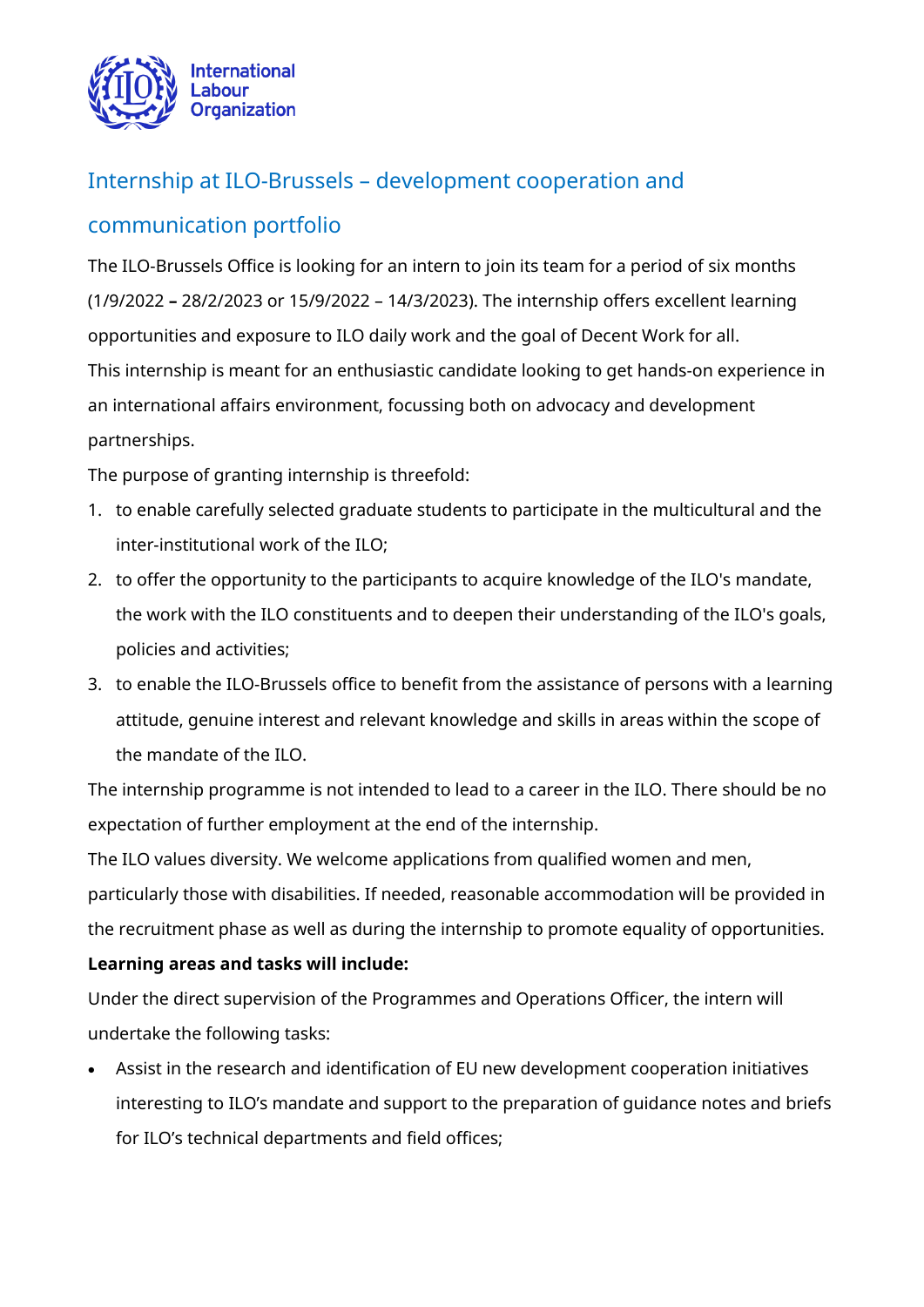

- Assist in the research and identification of EU financing opportunities for the ILO's technical cooperation projects worldwide;
- Assist in the preparation of ILO's development cooperation proposals, ensuring efficient coordination between ILO-Brussels, ILO's Regions and ILO's Technical Departments;
- Support the preparation of training materials, manuals and guidelines and the organization of workshops and trainings on technical cooperation methodology;
- Support ILO's participation and participate to conferences and meetings, prepare inputs, presentations as well as minutes;
- assist in developing communication and visibility material related to ILO's development and cooperation activities.
- Any other tasks relating to the work of the Office, as requested by the Programme and Operations Officer or the ILO-Brussels' Director.

## **Eligibility and prerequisites**

Applicants must:

- be in their last year of a master degree or above, or have completed their studies no earlier than one year prior to this application preferably in Political Science, International Relations, Law or Economics;
- have a strong interest in international and European social and employment issues and a basic knowledge of the ILO, the EU institutions and the UN system;
- be proficient in English and French;
- have excellent editorial skills;
- be computer literate;
- be able to adapt to an international, multicultural, multilingual environment;
- have an adequate health insurance.

There is no age limit for applicants

### **Requirements**

Candidates can apply for an ILO internship only if:

- They have no close relative serving in the ILO;
- This is their first and only internship with the ILO.